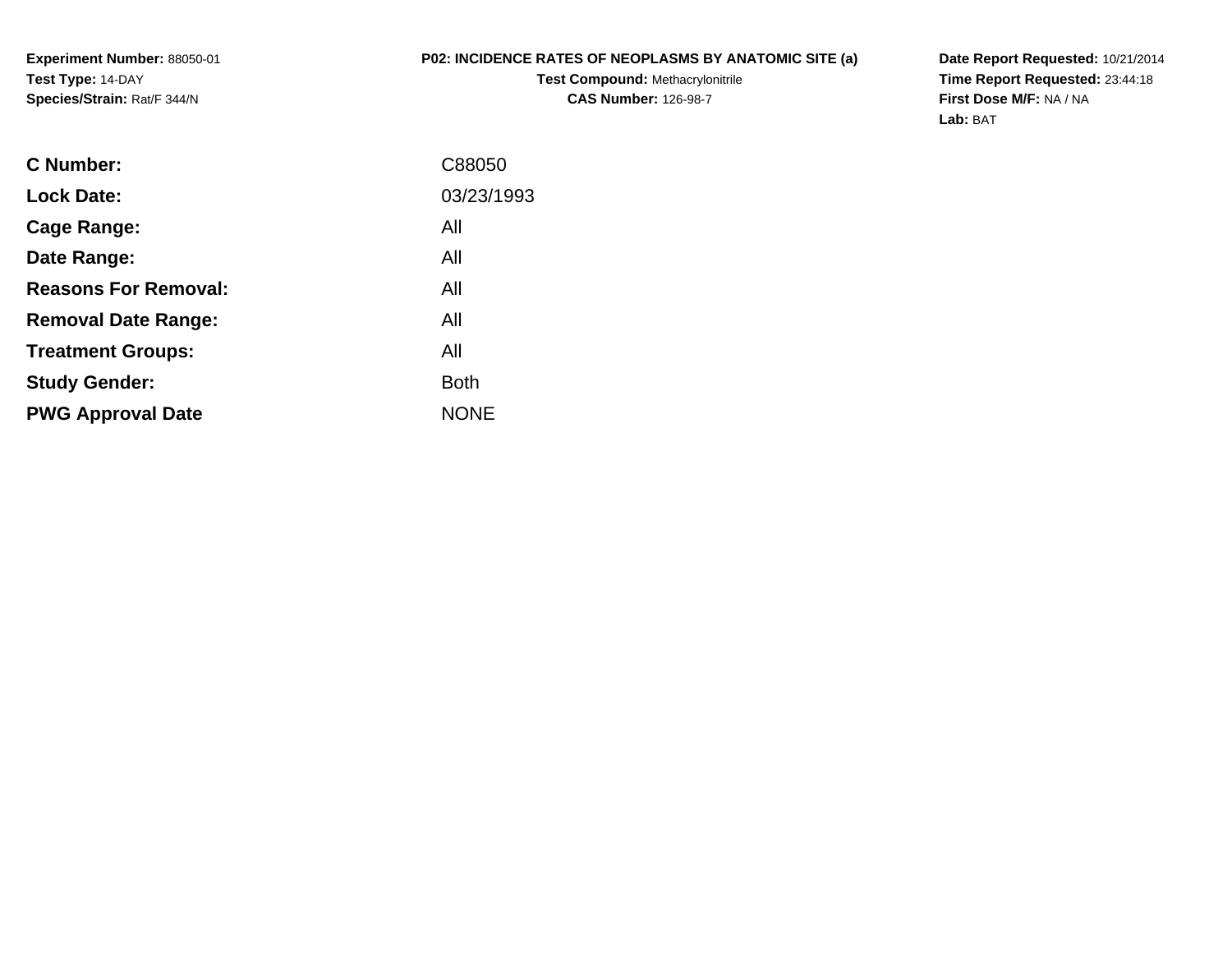| Experiment Number: 88050-01<br>Test Type: 14-DAY<br>Species/Strain: Rat/F 344/N |         |         | Test Compound: Methacrylonitrile<br><b>CAS Number: 126-98-7</b> | P02: INCIDENCE RATES OF NEOPLASMS BY ANATOMIC SITE (a)<br>Date Report Requested: 10/21/2014<br>Time Report Requested: 23:44:18<br>First Dose M/F: NA / NA<br>Lab: BAT |                 |         |  |
|---------------------------------------------------------------------------------|---------|---------|-----------------------------------------------------------------|-----------------------------------------------------------------------------------------------------------------------------------------------------------------------|-----------------|---------|--|
| F 344/N Rat MALE                                                                | $0$ G/L | 0.3 G/L | $0.6$ G/L                                                       | 1.2 G/L                                                                                                                                                               | 2.4 G/L         | 4.8 G/L |  |
| <b>Disposition Summary</b>                                                      |         |         |                                                                 |                                                                                                                                                                       |                 |         |  |
| <b>Animals Initially In Study</b><br><b>Early Deaths</b><br><b>Survivors</b>    | 5       | 5       | ${\bf 5}$                                                       | 5                                                                                                                                                                     | $5\phantom{.0}$ | 5       |  |
| <b>Terminal Sacrifice</b>                                                       | 5       | 5       | $5\phantom{.0}$                                                 | 5                                                                                                                                                                     | 5               | 5       |  |
| <b>Animals Examined Microscopically</b>                                         | 5       | 5       | 5                                                               | 5                                                                                                                                                                     | 5               | 5       |  |
| <b>ALIMENTARY SYSTEM</b>                                                        |         |         |                                                                 |                                                                                                                                                                       |                 |         |  |
| Intestine Small, Duodenum                                                       | (5)     | (0)     | (0)                                                             | (0)                                                                                                                                                                   | (0)             | (5)     |  |
| Liver                                                                           | (5)     | (0)     | (0)                                                             | (0)                                                                                                                                                                   | (0)             | (5)     |  |
| Stomach, Forestomach                                                            | (5)     | (0)     | (0)                                                             | (0)                                                                                                                                                                   | (0)             | (5)     |  |
| Stomach, Glandular                                                              | (5)     | (0)     | (0)                                                             | (0)                                                                                                                                                                   | (0)             | (5)     |  |
| CARDIOVASCULAR SYSTEM<br>None                                                   |         |         |                                                                 |                                                                                                                                                                       |                 |         |  |
| <b>ENDOCRINE SYSTEM</b>                                                         |         |         |                                                                 |                                                                                                                                                                       |                 |         |  |
| <b>Adrenal Cortex</b>                                                           | (5)     | (0)     | (0)                                                             | (0)                                                                                                                                                                   | (0)             | (5)     |  |
| Adrenal Medulla                                                                 | (5)     | (0)     | (0)                                                             | (0)                                                                                                                                                                   | (0)             | (5)     |  |
| <b>GENERAL BODY SYSTEM</b><br>None                                              |         |         |                                                                 |                                                                                                                                                                       |                 |         |  |
| <b>GENITAL SYSTEM</b><br>None                                                   |         |         |                                                                 |                                                                                                                                                                       |                 |         |  |
| <b>HEMATOPOIETIC SYSTEM</b>                                                     |         |         |                                                                 |                                                                                                                                                                       |                 |         |  |
| Spleen                                                                          | (5)     | (0)     | (0)                                                             | (0)                                                                                                                                                                   | (0)             | (5)     |  |
| Thymus                                                                          | (5)     | (5)     | (5)                                                             | (5)                                                                                                                                                                   | (5)             | (5)     |  |
| TTCQU111TU11T1QVQVQTTU11                                                        |         |         |                                                                 |                                                                                                                                                                       |                 |         |  |

## INTEGUMENTARY SYSTEM

None

a - Number of animals examined microscopically at site and number of animals with lesion

b - Primary tumors: all tumors except metastatic tumors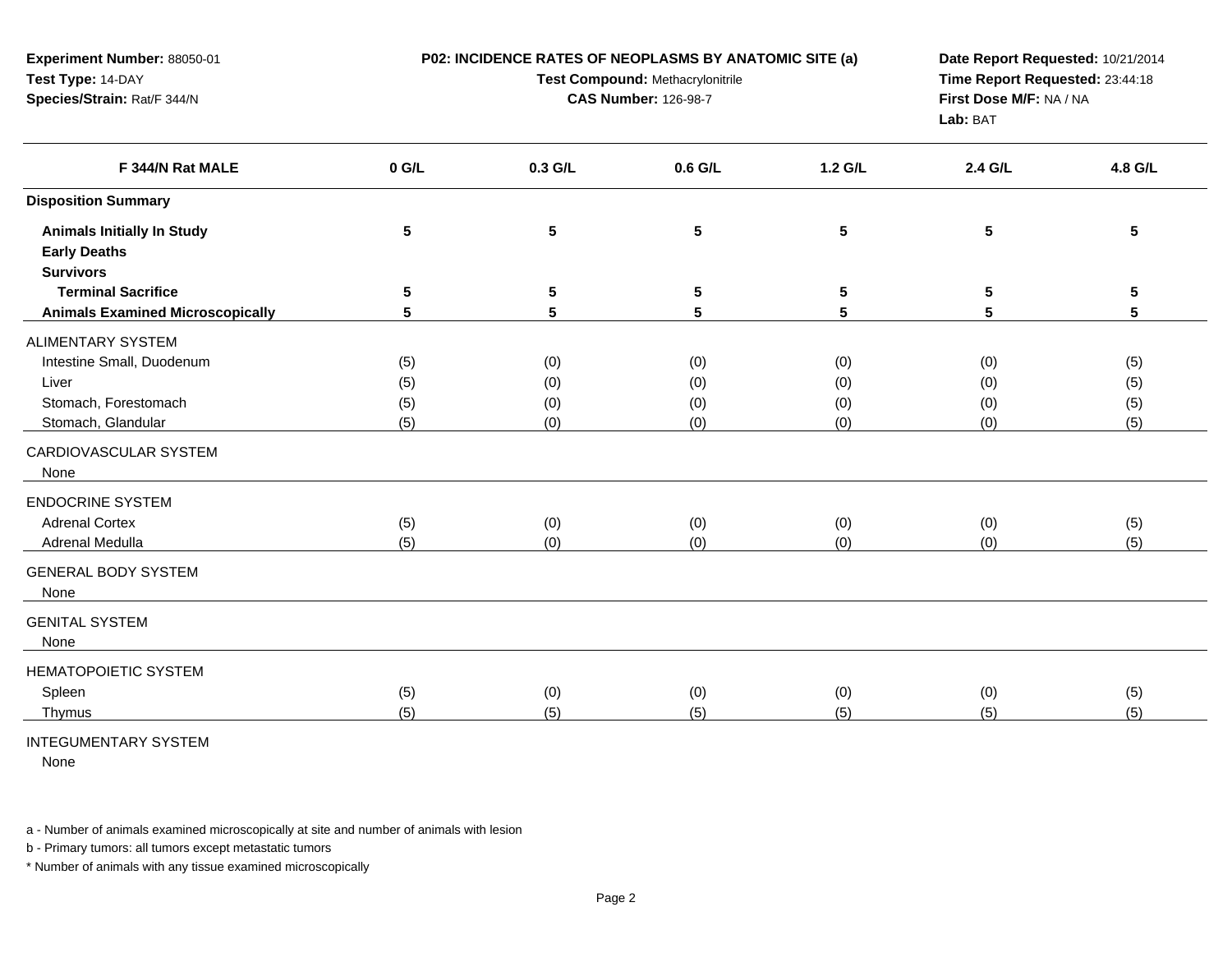| Experiment Number: 88050-01<br>Test Type: 14-DAY<br>Species/Strain: Rat/F 344/N | P02: INCIDENCE RATES OF NEOPLASMS BY ANATOMIC SITE (a)<br>Test Compound: Methacrylonitrile<br><b>CAS Number: 126-98-7</b> |           |           |         | Date Report Requested: 10/21/2014<br>Time Report Requested: 23:44:18<br>First Dose M/F: NA / NA<br>Lab: BAT |         |  |
|---------------------------------------------------------------------------------|---------------------------------------------------------------------------------------------------------------------------|-----------|-----------|---------|-------------------------------------------------------------------------------------------------------------|---------|--|
| F 344/N Rat MALE                                                                | $0$ G/L                                                                                                                   | $0.3$ G/L | $0.6$ G/L | 1.2 G/L | 2.4 G/L                                                                                                     | 4.8 G/L |  |
| MUSCULOSKELETAL SYSTEM<br>None                                                  |                                                                                                                           |           |           |         |                                                                                                             |         |  |
| NERVOUS SYSTEM                                                                  |                                                                                                                           |           |           |         |                                                                                                             |         |  |
| <b>Brain</b>                                                                    | (5)                                                                                                                       | (0)       | (0)       | (0)     | (0)                                                                                                         | (5)     |  |
| Peripheral Nerve                                                                | (5)                                                                                                                       | (0)       | (0)       | (0)     | (0)                                                                                                         | (5)     |  |
| Spinal Cord                                                                     | (5)                                                                                                                       | (0)       | (0)       | (0)     | (0)                                                                                                         | (5)     |  |
| <b>RESPIRATORY SYSTEM</b>                                                       |                                                                                                                           |           |           |         |                                                                                                             |         |  |
| Lung                                                                            | (5)                                                                                                                       | (0)       | (0)       | (0)     | (0)                                                                                                         | (5)     |  |
| SPECIAL SENSES SYSTEM                                                           |                                                                                                                           |           |           |         |                                                                                                             |         |  |
| None                                                                            |                                                                                                                           |           |           |         |                                                                                                             |         |  |
| URINARY SYSTEM                                                                  |                                                                                                                           |           |           |         |                                                                                                             |         |  |
| Kidney                                                                          | (5)                                                                                                                       | (0)       | (0)       | (0)     | (0)                                                                                                         | (5)     |  |

a - Number of animals examined microscopically at site and number of animals with lesion

b - Primary tumors: all tumors except metastatic tumors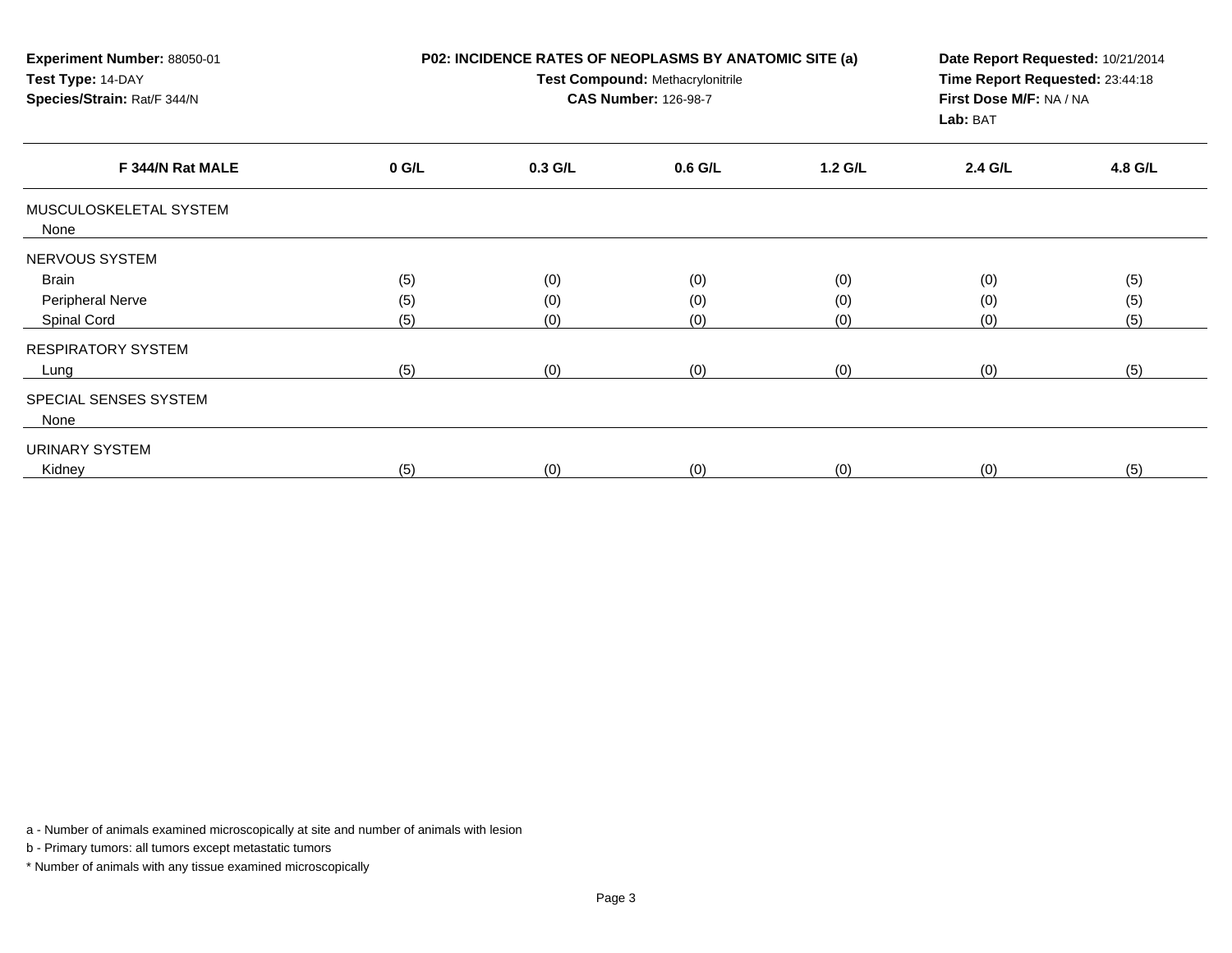| Experiment Number: 88050-01<br>Test Type: 14-DAY<br>Species/Strain: Rat/F 344/N                            |         | P02: INCIDENCE RATES OF NEOPLASMS BY ANATOMIC SITE (a) | Test Compound: Methacrylonitrile<br><b>CAS Number: 126-98-7</b> |           | Date Report Requested: 10/21/2014<br>Time Report Requested: 23:44:18<br>First Dose M/F: NA / NA<br>Lab: BAT |         |
|------------------------------------------------------------------------------------------------------------|---------|--------------------------------------------------------|-----------------------------------------------------------------|-----------|-------------------------------------------------------------------------------------------------------------|---------|
| F 344/N Rat MALE                                                                                           | $0$ G/L | $0.3$ G/L                                              | $0.6$ G/L                                                       | $1.2$ G/L | 2.4 G/L                                                                                                     | 4.8 G/L |
| <b>Tumor Summary for MALE</b>                                                                              |         |                                                        |                                                                 |           |                                                                                                             |         |
| <b>Total Animals with Primary Neoplasms (b)</b><br><b>Total Primary Neoplasms</b>                          |         |                                                        |                                                                 |           |                                                                                                             |         |
| <b>Total Animals with Benign Neoplasms</b><br><b>Total Benign Neoplasms</b>                                |         |                                                        |                                                                 |           |                                                                                                             |         |
| <b>Total Animals with Malignant Neoplasms</b><br><b>Total Malignant Neoplasms</b>                          |         |                                                        |                                                                 |           |                                                                                                             |         |
| <b>Total Animals with Metastatic Neoplasms</b><br><b>Total Metastatic Neoplasms</b>                        |         |                                                        |                                                                 |           |                                                                                                             |         |
| <b>Total Animals with Malignant Neoplasms</b><br><b>Uncertain Primary Site</b>                             |         |                                                        |                                                                 |           |                                                                                                             |         |
| Total Animals with Neoplasms Uncertain -<br><b>Benign or Malignant</b><br><b>Total Uncertain Neoplasms</b> |         |                                                        |                                                                 |           |                                                                                                             |         |

\*\*\*END OF MALE DATA\*\*\*

a - Number of animals examined microscopically at site and number of animals with lesion

b - Primary tumors: all tumors except metastatic tumors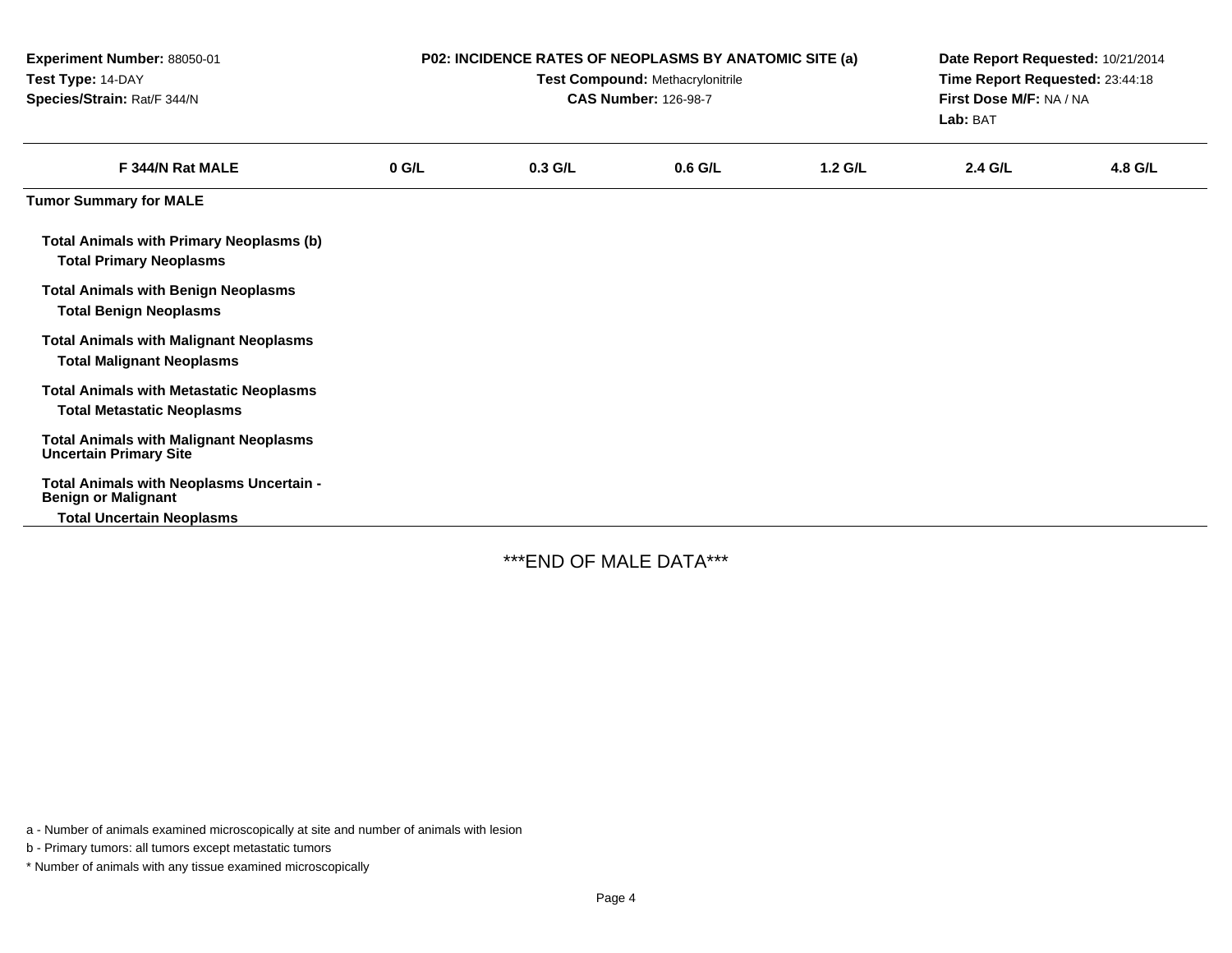| Experiment Number: 88050-01<br>Test Type: 14-DAY<br>Species/Strain: Rat/F 344/N |         | P02: INCIDENCE RATES OF NEOPLASMS BY ANATOMIC SITE (a)<br>Test Compound: Methacrylonitrile<br><b>CAS Number: 126-98-7</b> | Date Report Requested: 10/21/2014<br>Time Report Requested: 23:44:18<br>First Dose M/F: NA / NA<br>Lab: BAT |                 |                |         |
|---------------------------------------------------------------------------------|---------|---------------------------------------------------------------------------------------------------------------------------|-------------------------------------------------------------------------------------------------------------|-----------------|----------------|---------|
| F 344/N Rat FEMALE                                                              | $0$ G/L | 0.3 G/L                                                                                                                   | 0.6 G/L                                                                                                     | 1.2 G/L         | 2.4 G/L        | 4.8 G/L |
| <b>Disposition Summary</b>                                                      |         |                                                                                                                           |                                                                                                             |                 |                |         |
| <b>Animals Initially In Study</b><br><b>Early Deaths</b><br><b>Survivors</b>    | 5       | 5                                                                                                                         | ${\bf 5}$                                                                                                   | $5\phantom{.0}$ | $5\phantom{1}$ | 5       |
| <b>Terminal Sacrifice</b>                                                       | 5       | 5                                                                                                                         | $5\phantom{.0}$                                                                                             | 5               | 5              | 5       |
| <b>Animals Examined Microscopically</b>                                         | 5       | 5                                                                                                                         | 5                                                                                                           | 5               | 5              | 5       |
| <b>ALIMENTARY SYSTEM</b>                                                        |         |                                                                                                                           |                                                                                                             |                 |                |         |
| Intestine Small, Duodenum                                                       | (5)     | (0)                                                                                                                       | (0)                                                                                                         | (0)             | (0)            | (5)     |
| Liver                                                                           | (5)     | (0)                                                                                                                       | (0)                                                                                                         | (0)             | (0)            | (5)     |
| Stomach, Forestomach                                                            | (5)     | (0)                                                                                                                       | (0)                                                                                                         | (0)             | (0)            | (5)     |
| Stomach, Glandular                                                              | (5)     | (0)                                                                                                                       | (0)                                                                                                         | (0)             | (0)            | (5)     |
| CARDIOVASCULAR SYSTEM<br>None                                                   |         |                                                                                                                           |                                                                                                             |                 |                |         |
| <b>ENDOCRINE SYSTEM</b>                                                         |         |                                                                                                                           |                                                                                                             |                 |                |         |
| <b>Adrenal Cortex</b>                                                           | (5)     | (0)                                                                                                                       | (0)                                                                                                         | (0)             | (0)            | (5)     |
| Adrenal Medulla                                                                 | (5)     | (0)                                                                                                                       | (0)                                                                                                         | (0)             | (0)            | (5)     |
| <b>GENERAL BODY SYSTEM</b><br>None                                              |         |                                                                                                                           |                                                                                                             |                 |                |         |
| <b>GENITAL SYSTEM</b><br>None                                                   |         |                                                                                                                           |                                                                                                             |                 |                |         |
| <b>HEMATOPOIETIC SYSTEM</b>                                                     |         |                                                                                                                           |                                                                                                             |                 |                |         |
| Spleen                                                                          | (5)     | (0)                                                                                                                       | (0)                                                                                                         | (0)             | (0)            | (5)     |
| Thymus                                                                          | (5)     | (5)                                                                                                                       | (5)                                                                                                         | (5)             | (5)            | (5)     |
|                                                                                 |         |                                                                                                                           |                                                                                                             |                 |                |         |

## INTEGUMENTARY SYSTEM

None

a - Number of animals examined microscopically at site and number of animals with lesion

b - Primary tumors: all tumors except metastatic tumors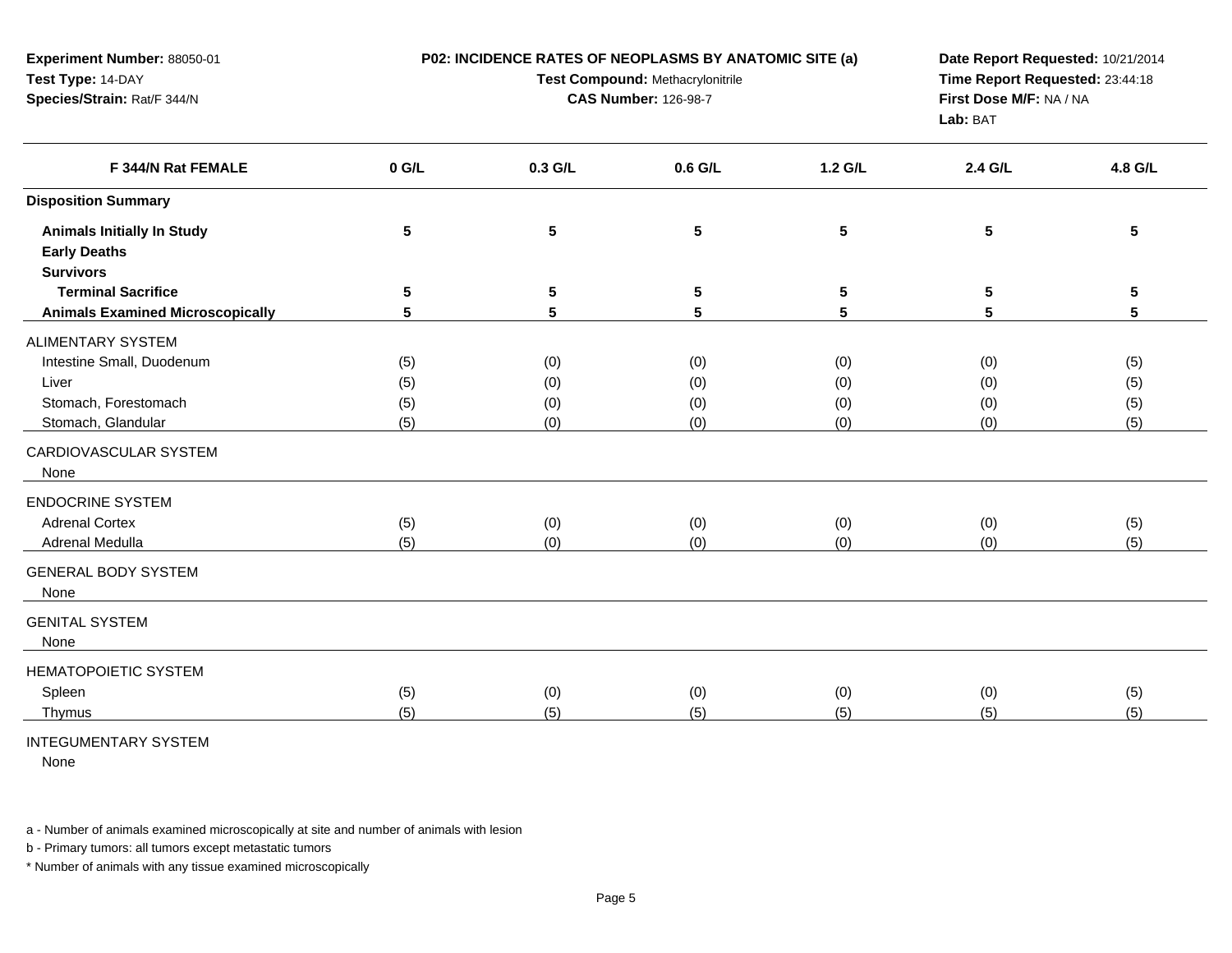| Experiment Number: 88050-01<br>Test Type: 14-DAY<br>Species/Strain: Rat/F 344/N | P02: INCIDENCE RATES OF NEOPLASMS BY ANATOMIC SITE (a)<br>Test Compound: Methacrylonitrile<br><b>CAS Number: 126-98-7</b> |           |           |         | Date Report Requested: 10/21/2014<br>Time Report Requested: 23:44:18<br>First Dose M/F: NA / NA<br>Lab: BAT |         |  |
|---------------------------------------------------------------------------------|---------------------------------------------------------------------------------------------------------------------------|-----------|-----------|---------|-------------------------------------------------------------------------------------------------------------|---------|--|
| F 344/N Rat FEMALE                                                              | $0$ G/L                                                                                                                   | $0.3$ G/L | $0.6$ G/L | 1.2 G/L | 2.4 G/L                                                                                                     | 4.8 G/L |  |
| MUSCULOSKELETAL SYSTEM<br>None                                                  |                                                                                                                           |           |           |         |                                                                                                             |         |  |
| NERVOUS SYSTEM                                                                  |                                                                                                                           |           |           |         |                                                                                                             |         |  |
| <b>Brain</b>                                                                    | (5)                                                                                                                       | (0)       | (0)       | (0)     | (0)                                                                                                         | (5)     |  |
| Peripheral Nerve                                                                | (5)                                                                                                                       | (0)       | (0)       | (0)     | (0)                                                                                                         | (5)     |  |
| Spinal Cord                                                                     | (5)                                                                                                                       | (0)       | (0)       | (0)     | (0)                                                                                                         | (5)     |  |
| <b>RESPIRATORY SYSTEM</b>                                                       |                                                                                                                           |           |           |         |                                                                                                             |         |  |
| Lung                                                                            | (5)                                                                                                                       | (0)       | (0)       | (0)     | (0)                                                                                                         | (5)     |  |
| SPECIAL SENSES SYSTEM<br>None                                                   |                                                                                                                           |           |           |         |                                                                                                             |         |  |
| <b>URINARY SYSTEM</b>                                                           |                                                                                                                           |           |           |         |                                                                                                             |         |  |
| Kidney                                                                          | (5)                                                                                                                       | (0)       | (0)       | (0)     | (0)                                                                                                         | (5)     |  |

a - Number of animals examined microscopically at site and number of animals with lesion

b - Primary tumors: all tumors except metastatic tumors